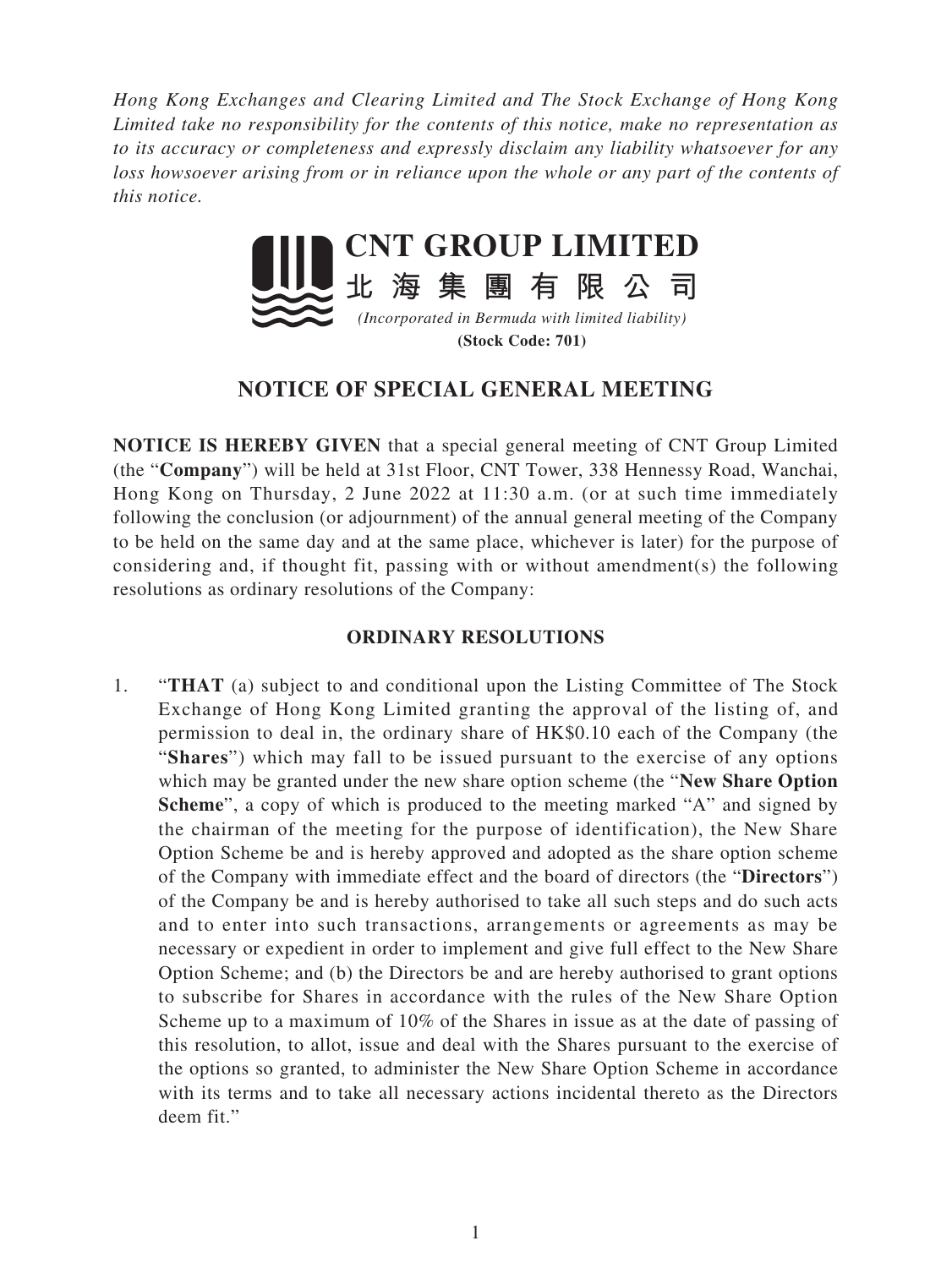2. "**THAT** the existing share option scheme of the Company which was adopted by the Company on 28 June 2012 (the "**Existing Share Option Scheme**") be terminated upon the New Share Option Scheme becoming unconditional such that no further options will be granted under the Existing Share Option Scheme but in all other respects the provisions of the Existing Share Option Scheme shall remain in full force to the extent necessary to give effect to the exercise of any outstanding options granted prior thereto or otherwise as may be required in accordance with the provisions of the Existing Share Option Scheme and outstanding options granted prior to such termination shall continue to be valid and exercisable in accordance with the Existing Share Option Scheme, if any."

> By order of the Board **CNT Group Limited Fok Pik Yi, Carol** *Company Secretary*

Hong Kong, 28 April 2022

Notes:

- 1. Any member entitled to attend and vote at the meeting is entitled to appoint another person as his/her proxy to attend and vote instead of him/her. A proxy need not be a member of the Company.
- 2. The instrument appointing a proxy and the power of attorney or other authority (if any) under which it is signed or a certified copy of such power of attorney or authority shall be delivered to the Company's share registrar in Hong Kong, Tricor Tengis Limited, at Level 54, Hopewell Centre, 183 Queen's Road East, Hong Kong not less than 48 hours before the time appointed for holding the meeting at which the person named in the instrument proposes to vote or any adjournment thereof (as the case may be).
- 3. The register of members of the Company will be closed from Monday, 30 May 2022 to Thursday, 2 June 2022, both days inclusive, during the period no transfer of shares will be effected. In order to be entitled to attend and vote at the special general meeting of the Company, all transfers accompanied by the relevant share certificates must be lodged for registration with the Company's share registrar in Hong Kong, Tricor Tengis Limited, at Level 54, Hopewell Centre, 183 Queen's Road East, Hong Kong not later than 4:30 p.m. on Friday, 27 May 2022.